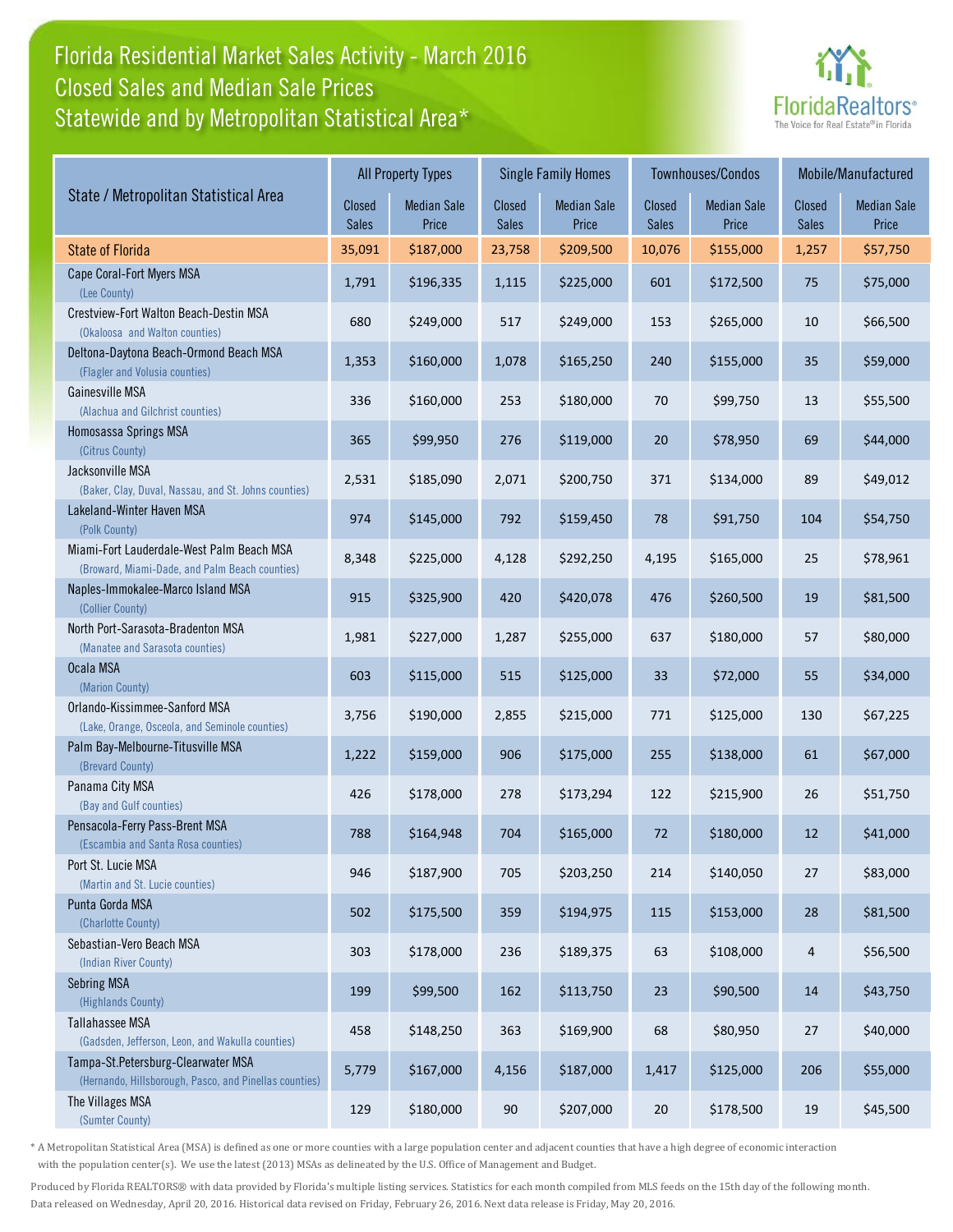## Florida Residential Market Sales Activity - March 2016 Listed by County Closed Sales and Median Sale Prices



| County                     | <b>All Property Types</b> |                             |                 | <b>Single Family Homes</b>  |                        | Townhouses/Condos           | Mobile/Manufactured |                             |
|----------------------------|---------------------------|-----------------------------|-----------------|-----------------------------|------------------------|-----------------------------|---------------------|-----------------------------|
|                            | Closed<br><b>Sales</b>    | <b>Median Sale</b><br>Price | Closed<br>Sales | <b>Median Sale</b><br>Price | Closed<br><b>Sales</b> | <b>Median Sale</b><br>Price | Closed<br>Sales     | <b>Median Sale</b><br>Price |
| Alachua County             | 318                       | \$160,000                   | 243             | \$180,000                   | 70                     | \$99,750                    | 5                   | \$45,225                    |
| <b>Baker County</b>        | 19                        | \$140,000                   | 15              | \$162,240                   | 0                      | (No Sales)                  | 4                   | \$29,500                    |
| <b>Bay County</b>          | 397                       | \$179,000                   | 258             | \$174,744                   | 117                    | \$214,000                   | 22                  | \$53,250                    |
| <b>Bradford County</b>     | 21                        | \$135,950                   | 16              | \$137,000                   | $\mathbf 0$            | (No Sales)                  | 5                   | \$55,000                    |
| <b>Brevard County</b>      | 1,222                     | \$159,000                   | 906             | \$175,000                   | 255                    | \$138,000                   | 61                  | \$67,000                    |
| <b>Broward County</b>      | 3,081                     | \$205,000                   | 1,440           | \$298,500                   | 1,628                  | \$137,500                   | 13                  | \$69,000                    |
| <b>Calhoun County</b>      | 5                         | \$99,900                    | 5               | \$99,900                    | 0                      | (No Sales)                  | $\mathbf 0$         | (No Sales)                  |
| <b>Charlotte County</b>    | 502                       | \$175,500                   | 359             | \$194,975                   | 115                    | \$153,000                   | 28                  | \$81,500                    |
| <b>Citrus County</b>       | 365                       | \$99,950                    | 276             | \$119,000                   | 20                     | \$78,950                    | 69                  | \$44,000                    |
| <b>Clay County</b>         | 352                       | \$163,262                   | 302             | \$174,250                   | 20                     | \$116,983                   | 30                  | \$45,000                    |
| <b>Collier County</b>      | 915                       | \$325,900                   | 420             | \$420,078                   | 476                    | \$260,500                   | 19                  | \$81,500                    |
| <b>Columbia County</b>     | 55                        | \$99,000                    | 43              | \$136,200                   | $\pmb{0}$              | (No Sales)                  | 12                  | \$38,050                    |
| <b>DeSoto County</b>       | 22                        | \$117,500                   | 19              | \$130,000                   | $\mathbf{1}$           | \$116,000                   | $\overline{2}$      | \$25,383                    |
| <b>Dixie County</b>        | 24                        | \$60,000                    | 12              | \$56,500                    | $\mathbf{1}$           | \$129,000                   | 11                  | \$56,250                    |
| <b>Duval County</b>        | 1,374                     | \$162,000                   | 1,130           | \$175,986                   | 223                    | \$119,000                   | 21                  | \$45,100                    |
| <b>Escambia County</b>     | 422                       | \$139,900                   | 358             | \$140,000                   | 58                     | \$153,500                   | 6                   | \$55,700                    |
| <b>Flagler County</b>      | 242                       | \$189,950                   | 199             | \$197,502                   | 37                     | \$167,900                   | 6                   | \$60,900                    |
| <b>Franklin County</b>     | 35                        | \$308,000                   | 29              | \$365,000                   | 3                      | \$280,000                   | 3                   | \$55,000                    |
| <b>Gadsden County</b>      | 26                        | \$84,450                    | 22              | \$116,750                   | 0                      | (No Sales)                  | 4                   | \$32,000                    |
| <b>Gilchrist County</b>    | 18                        | \$127,500                   | 10              | \$352,500                   | $\pmb{0}$              | (No Sales)                  | 8                   | \$75,000                    |
| <b>Glades County</b>       | 11                        | \$77,400                    | 6               | \$122,250                   | 0                      | (No Sales)                  | 5                   | \$52,000                    |
| <b>Gulf County</b>         | 29                        | \$168,300                   | 20              | \$159,150                   | 5                      | \$218,000                   | $\overline{4}$      | \$37,500                    |
| <b>Hamilton County</b>     | 6                         | \$49,376                    | $\overline{2}$  | \$49,000                    | 0                      | (No Sales)                  | 4                   | \$49,376                    |
| <b>Hardee County</b>       | $\overline{7}$            | \$130,000                   | 6               | \$133,500                   | 0                      | (No Sales)                  | $\mathbf{1}$        | \$76,000                    |
| <b>Hendry County</b>       | 18                        | \$102,450                   | 15              | \$110,000                   | $\mathbf{1}$           | \$67,000                    | $\overline{2}$      | \$81,500                    |
| <b>Hernando County</b>     | 403                       | \$114,000                   | 336             | \$120,000                   | 19                     | \$74,000                    | 48                  | \$50,250                    |
| <b>Highlands County</b>    | 199                       | \$99,500                    | 162             | \$113,750                   | 23                     | \$90,500                    | 14                  | \$43,750                    |
| <b>Hillsborough County</b> | 2,082                     | \$190,000                   | 1,623           | \$206,000                   | 433                    | \$138,000                   | $26\,$              | \$92,500                    |
| <b>Holmes County</b>       | 5                         | \$65,000                    | 4               | \$74,800                    | 0                      | (No Sales)                  | $\mathbf{1}$        | \$27,200                    |
| <b>Indian River County</b> | 303                       | \$178,000                   | 236             | \$189,375                   | 63                     | \$108,000                   | $\overline{4}$      | \$56,500                    |
| Jackson County             | 26                        | \$93,000                    | 24              | \$99,900                    | 0                      | (No Sales)                  | $\overline{c}$      | \$30,000                    |
| Jefferson County           | $11\,$                    | \$125,700                   | $\bf 8$         | \$220,000                   | 0                      | (No Sales)                  | $\mathbf{3}$        | \$90,000                    |
| Lafayette County           | $\mathbf{1}$              | \$40,100                    | $\mathbf 0$     | (No Sales)                  | 0                      | (No Sales)                  | $\mathbf{1}$        | \$40,100                    |
| <b>Lake County</b>         | 593                       | \$164,900                   | 497             | \$174,000                   | $26\,$                 | \$131,250                   | $70\,$              | \$66,226                    |
| Lee County                 | 1,791                     | \$196,335                   | 1,115           | \$225,000                   | 601                    | \$172,500                   | 75                  | \$75,000                    |

Produced by Florida REALTORS® with data provided by Florida's multiple listing services. Statistics for each month compiled from MLS feeds on the 15th day of the following month. Data released on Wednesday, April 20, 2016. Historical data revised on Friday, February 26, 2016. Next data release is Friday, May 20, 2016.